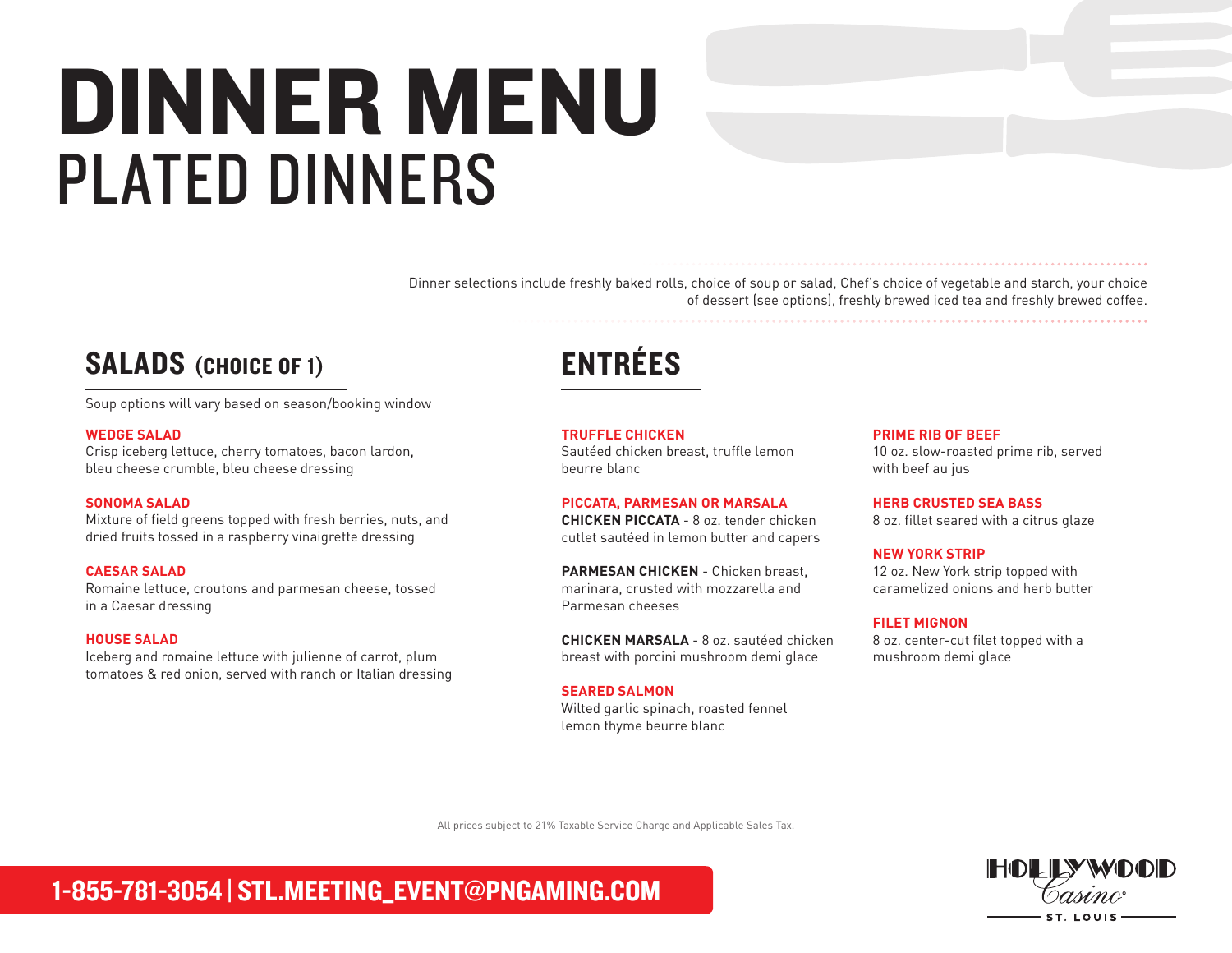## DINNER MENU COMBINATION PLATES

Dinner selections include freshly baked rolls, choice of soup or salad, Chef's choice of vegetable and starch, your choice of dessert (see options), freshly brewed iced tea and freshly brewed coffee.

### **AWESOME PAIR**

4 oz. grilled chicken breast with an artichoke cream sauce accompanied with 6 oz. petite filet mignon topped with herb butter

### **YING YANG**

4 oz. Atlantic salmon oscar, topped with crab meat and dill hollandaise accompanied with 6 oz. petite filet mignon topped with sweet onion and Maytag bleu cheese

#### **SURF AND TURF**

6 oz. petite filet mignon, topped with herb butter accompanied with flame broiled shrimp glazed with sweet chile sauce

All prices subject to 21% Taxable Service Charge and Applicable Sales Tax.